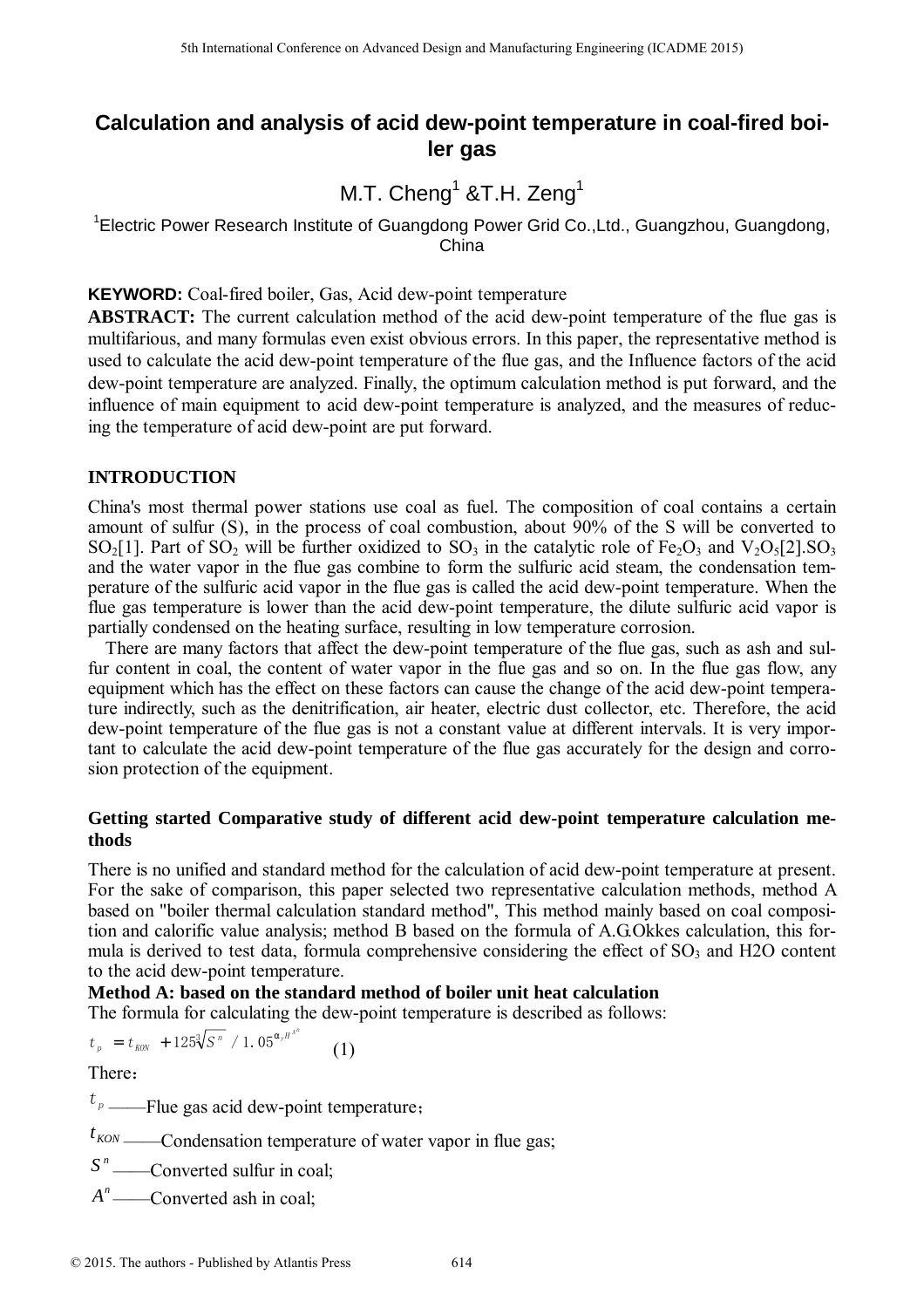$a_yH$  ——Fly ash for fuel ash ratio.

The method A has the advantage of convenient to calculation, and the required data can be easily obtained. So it is easy to calculate the dew-point temperature of the flue gas. The converted ash are considered in the formula, it is reasonable, because the carbonate has self-desulfurization effect in the ash, the disadvantage is unable to assess the influence of the conversion of  $SO_2$  to  $SO_3$  on the acid dew-point temperature.

## **Method B: based on the formula of A. G. Okkes**

The formula of A. G. Okkes is described as follows:

$$
t_{sld} = 10.8809 + 27.6 \lg p_{H_20}
$$
  
+ 10.83 \lg p\_{SO\_3}  
+ 1.06(1g p\_{SO\_3} + 2.9943)^{2.19} (2)

There:

 $t<sub>std</sub>$  ——Flue gas acid dew-point temperature;

 $p_{H_2O}$  ——Partial pressure of water vapor in flue gas;

 $p_{so}$  ——Partial pressure of SO<sub>3</sub> gas in flue gas;

This formula considers the effect of water vapor and  $SO<sub>3</sub>$  content in flue gas on acid dew-point temperature, but because of the complexity of test of  $SO<sub>3</sub>$  content, its application has been limited.

#### **Calculation and analysis of acid dew-point temperature.**

Taking a 600MW boiler as an example, the acid dew-point temperature of the flue gas flow is tested. Boiler is subcritical a reheat forced circulation drum boiler, the single chamber n-shaped open layout and full suspension steel frame structure, solid state slag. Desulfurization using limestone-gypsum wet desulphurization process, equipped with GGH system. Coal quality parameters are shown in table 1.

| Component           | Symbol  | Unit          | data  |
|---------------------|---------|---------------|-------|
| $\mathcal{C}$       | Car     | $\%$          | 61.18 |
| H                   | Har     | $\frac{0}{0}$ | 3.38  |
| $\Omega$            | Oar     | $\frac{0}{0}$ | 9.99  |
| N                   | Nar     | $\frac{0}{0}$ | 0.79  |
| S                   | Sar     | $\frac{0}{0}$ | 0.50  |
| H20                 | mf      | $\frac{0}{0}$ | 16.7  |
| Ash                 | A       | $\frac{0}{0}$ | 7.58  |
| Low calorific value | Qnet.ar | kJ/kg         | 22840 |

Table 1. Coal Composition Analysis Results

In order to compare the acid dew-point temperature in different parts of the boiler flue gas flow, the results are shown in Table 2.

Method A only considers the content of ash, sulfur and water vapor in the calculation, and does not take into account the effect of  $SO_3$  content on the flue gas acid dew-point. In the section of inlet SCR to the GGH, the content of water vapor in the flue gas is almost unchanged. Therefore, the acid dew-point temperature is unchanged at 85.38˚C, which is obviously not in accord with the actual situation. After the flue gas is absorbed by the FGD, the humidity in the flue gas is close to the saturated state, and the aid dew-point temperature of the flue gas is raised to an increase of 16.64˚C to 102.02˚C.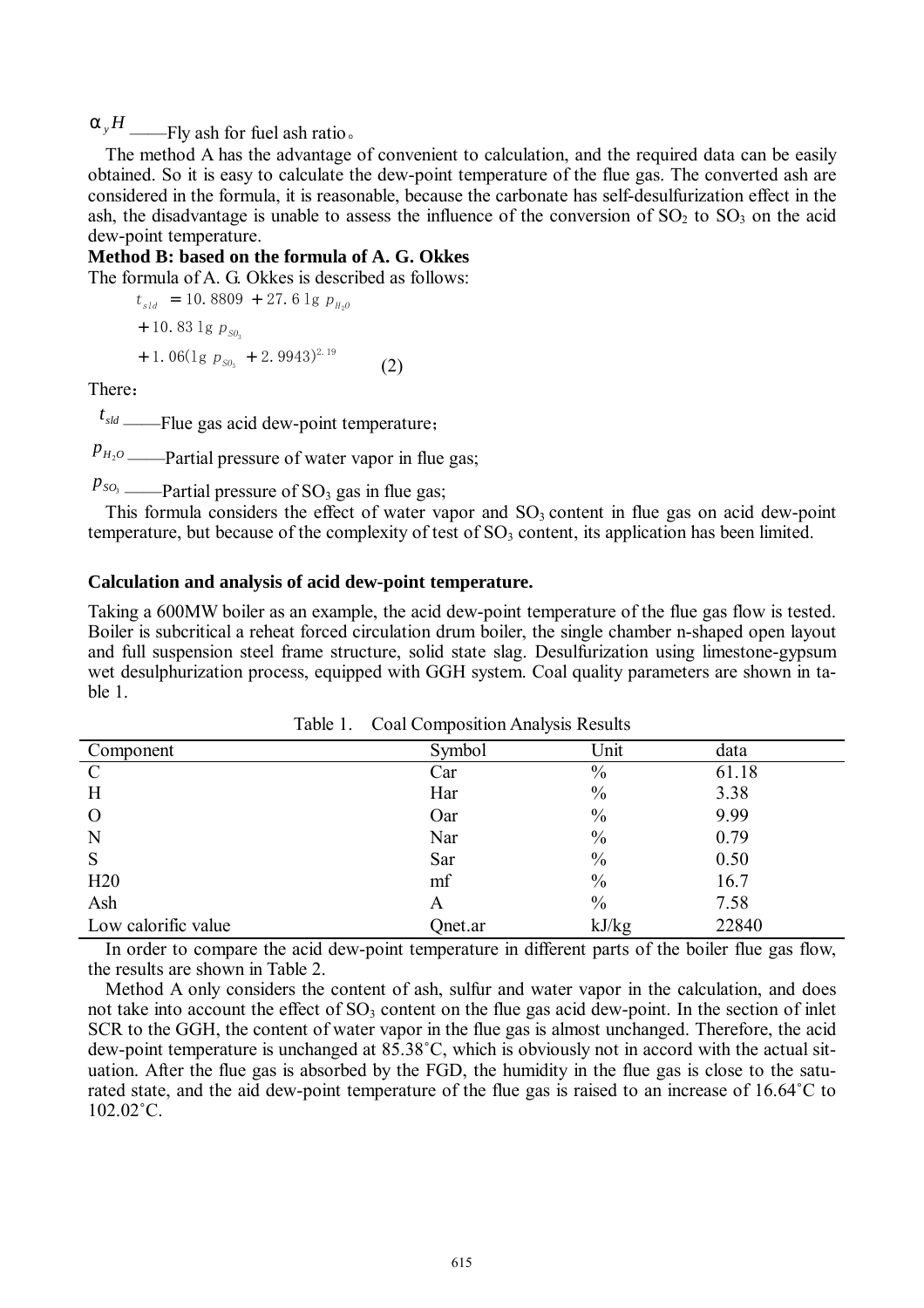| Item            | Unit          | <b>SCR</b><br>inlet | <b>SCR</b><br>outlet | Air heater<br>outlet | Raw gas<br>GGH out-<br>let | $\tilde{\phantom{a}}$<br>FGD<br>outlet | Clean gas<br>GGH out-<br>let |
|-----------------|---------------|---------------------|----------------------|----------------------|----------------------------|----------------------------------------|------------------------------|
| $SO3$ content   | $\mu$ mol/mol | 3.3                 | 5.6                  | 4.9                  | 4.2                        | 2.5                                    | 2.3                          |
| $H2O$ content   | $\frac{0}{0}$ | 5.5                 | 5.5                  | 5.5                  | 5.5                        | 11.8                                   | 11.6                         |
| Gas pressure    | Pa            | 100872              | 100521               | 98500                | 103925                     | 101840                                 | 101450                       |
| Gas temperature | $^{\circ}C$   | 350.7               | 348.3                | 129.6                | 91.2                       | 49.9                                   | 76.9                         |
| Method A        | $^{\circ}C$   | 85.38               | 85.38                | 85.38                | 85.38                      | 102.02                                 | 101.70                       |
| Method B        | $^{\circ}C$   | 87.67               | 90.35                | 89.31                | 89.43                      | 95.64                                  | 94.85                        |

Table 2 Calculation results of dew-point temperature of flue gas

The method B is fitted with the experimental data by the Holland scholar A.G.Okkes, considering the influence of the content of water vapor and  $SO_3$  in the flue gas on the acid dew-point temperature. Computational data is close to the experimental data, and can be used to evaluate the accuracy of other formulas [3]. Flue gas through the SCR, due to the oxidation of the catalyst, part of  $SO_2$ will change to  $SO_3$ , resulting in elevated  $SO_3$  content, resulting in increase of acid dew-point temperature, by 87.67˚C increased to 90.35˚C, elevated 2.68˚C. Flue gas passes through the air-heater, part of the SO<sub>3</sub> will occur acid condensation and steam sulfate coagulate easily in the air-heater surface adhesion of fly ash, and SCR system leakage of NH3 will react with  $SO<sub>3</sub>$  generated ammonium hydrogen sulfate. Therefore, the  $SO_3$  content of the flue gas will be reduced accordingly. The test data also further verify this situation. The content of  $SO<sub>3</sub>$  decreased from 5.6 $\mu$ mol/mol in SCR outlet to  $4.9\mu$ mol/mol air heater outlet, the content of SO<sub>3</sub> was decreased by 12.5%. The dew-point temperature of the flue gas is also decreased by about 1˚C. The gas passes through the electrostatic precipitator, because the  $SO_3$  is attached to the ash particles, will reduce the content of  $SO_3$ , causing the acid dew-point temperature rise.

But the rise is small, only 0.12 °C. This may be related to higher gas temperature. When the flue gas passes through the FGD, the humidity increases, will cause the acid dew-point temperature to rise, but the  $SO_3$  content decreases, can cause the acid dew-point temperature to decrease. The interaction between the two is offset. Acid dew-point temperature is increased from 89.43˚C to 95.64˚C by the combined effect.

In order to study the acid dew-point temperature of the gas with different sulfur content of coal, the conversion rate of  $SO_2$  was assumed to remain constant. The acid dew-point temperature is calculated by the A.G.Okkes formula, and the results are shown in Figure 1.



Figure 1. Comparison of the Dew-point Temperature of Different Sulfur Content Coal From Figure 1 it can be seen that the dew-point temperature of the flue gas is gradually increased with the increase of the amount of coal, but the magnitude of the increase is gradually reduced. Flue gas through the SCR, due to the increase of  $SO<sub>3</sub>$  content, the acid dew-point temperature will be a corresponding rise, rise about 3˚C; flue gas through the air preheater and electro precipitator, due to the decrease of  $SO_3$  content, acid dew-point temperature will decreased slightly, decreased by about 1˚C . When the flue gas is absorbed by FGD, the flue gas acid dew-point temperature will have an obvious jump, and the amplitude is about 6˚C.

After GGH, the flue gas temperature can fall to the acid dew-point temperature, resulting in sulfuric acid corrosion. The highest value of flue gas acid dew-point temperature appeared in the FGD